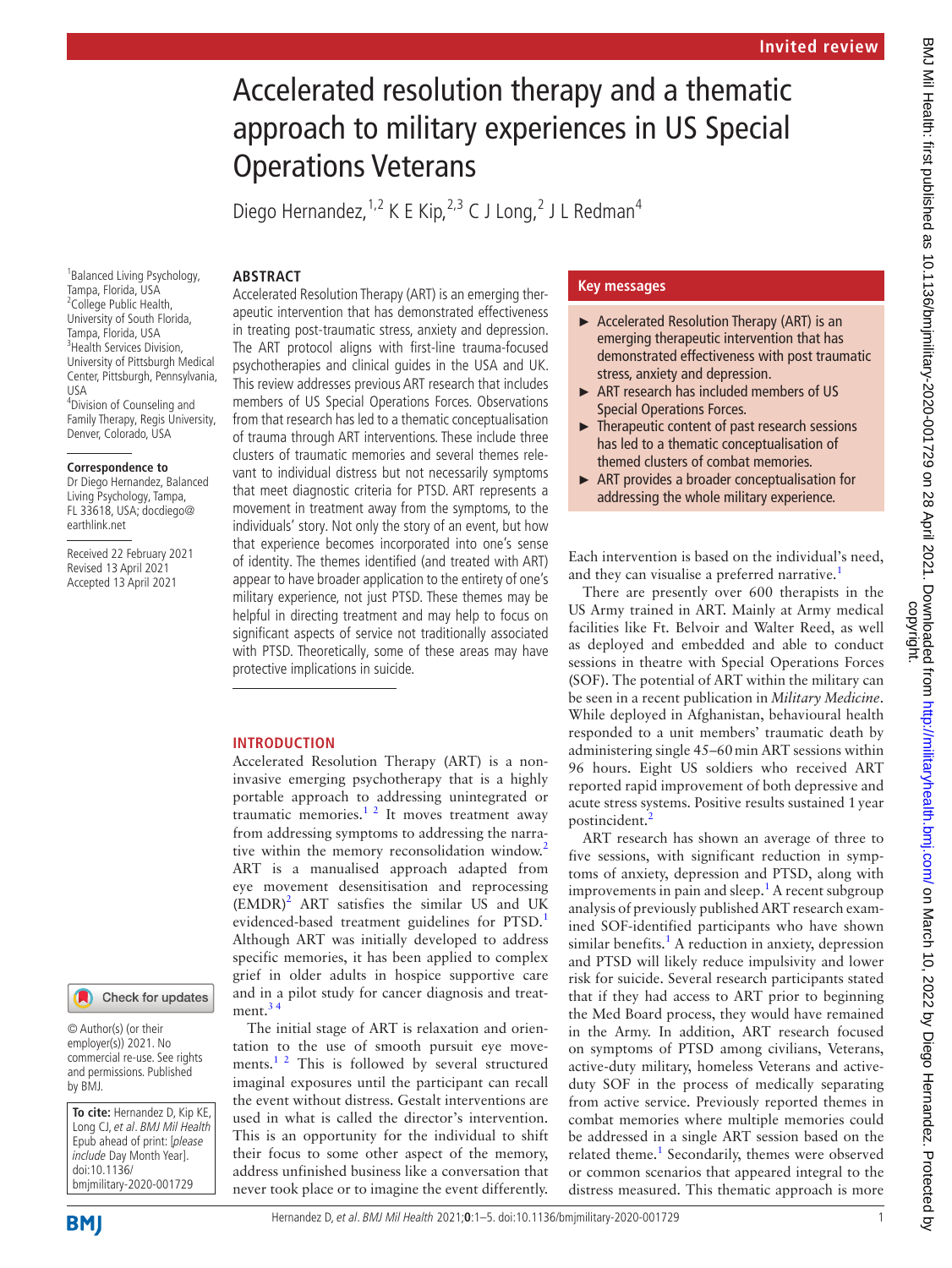well developed in the Random controlled trial for complex grief in older adults in postloss hospice care.<sup>34</sup> The researchers first identified common scenarios to guide the clinician, and then used these themes to target related memories.

Themes related to combat appear to cluster into three groupings: (1) strong physiologically and fear-based experiences where sensory aspects were dominant (2) involves moral appraisal or failure of moral integration (also known and studied as 'moral injury') and (3) grief and loss, which is the most prominent and is likely due to the bonds built though service and combat. Something best captured in the expression to 'lay down one's life for the one on my left and the one on my right'.

Many of the non-combat service-related themes observed in the first three studies would not meet formal diagnostic criteria for PTSD. These themes were related to military service, identity, ability, injury and family relationships. The significance of these themes in the life of these individuals and near absence in the literature is likely due to the heavy focus on guideline-defined symptoms and disorders, such as PTSD. Several of these themes may consequently be factors in suicide and suicide prevention.

# **RECONCEPTUALISING THEMES INTO STRESS POINTS OF MILITARY EXPERIENCE**

These non-combat themes integral to sustain one's distress are transitional and family/relational stresses. When one solely focuses on combat and traumatic experiences, it is done to the neglect of the entirety of the military experience, the individual and their family. When the focus is on symptoms, the narrative is missed. With ART, the focus is on the images and sensations that are part of the narrative. It is often the strong sensory aspects of a memory that keep the narrative stuck. Working with these themes, they can be broadly grouped into the following categories: service and deployment stress, combat stress, family/relational stress and transitional stress.

Each stress point represents an aspect of identity, relationships and experience. While identity continues to be shaped by skill acquisition, experience, achievement and loss, family and relational stress is present from deployment to transition to civilian life. These themes correspond to individual session content in previous research; however, this content was only loosely categorised and is yet to be more robustly explored.

# **SERVICE AND DEPLOYMENT RELATED STRESS**

Experiences during induction and basic training start conditioning the service member. For a SOF team member, it begins with the arduous qualification. A key issue appears to be the formation of identity and corresponding skills that reinforce or challenge that identity. This is both an area of loss when leaving the service and is particularly significant when the loss is a premature separation from the military due to injury and reduced capacity to perform at previous levels. Themes from service and deployment related stress overlap the categories to follow.

# **COMBAT/OPERATIONAL STRESS**

SOF, like all service members, are trained to perform specific functions. A team undergoing combat operations gains increased camaraderie, which continues to become enhanced though subsequent trainings and deployment and is believed to be a protec-tive factor for operations.<sup>[5](#page-4-3)</sup> This physical conditioning creates over-relied on response sets. One of the challenges of transitioning to civilian life is the reliance of those response sets in non-combat environments. For example, among SOF members,

a common area of difficulty and distress is driving. With ART, we address the physiology of driving and well-learnt driving-related behaviour acquired in combat zones as it emerges stateside, as well as the corresponding frustration, shame and guilt.

SOF members are subject to multiple deployments and combat operations that may last from hours to days.<sup>[6](#page-4-4)</sup> One of the benefits to ART is to address multiple events by a common theme or sensation.<sup>[1](#page-4-0)</sup> For example, one Special Forces Medic had a disturbing image of a facially injured solider who tried to speak. In session, the entire event was addressed along with similar events and not revisited in as much detail as the target memory. The individual was able to recall the initial event without distress as well as the other matched images.

ART interventions for combat are broken down into clusters. The first is physiologically and fear-based experiences. The second involves moral appraisal or failure of moral integration (moral injury). The third cluster is grief and loss. Physiological and fear-based experiences seem to correspond to fear-based memory. Individuals are more likely in session to re-experience strong aspects of the event and abreactions, as described in the 2014 case report in *Military Medicine*. [7](#page-4-5) Related themes are 'hot spots' in the narrative, such as: moment of fear, moment of freeze, moment accepted one's own death and moment of injury. Each of these can all be addressed with the basic ART protocol ([Figure](#page-2-0) 1).

The ART protocol will identify and target each aspect of experience. Often there is a shift in narrative following the structured recall (imaginal exposure), like cognitive processing therapy.<sup>[8](#page-4-6)</sup> This shift is initiated by the individual once their relationship to those events have changed. For example, a SOF medic started his session by saying 'I am a failure because I couldn't save my friend'. During imaginal exposure, he muttered, 'Check, check, check, check'. At completion, he stated, 'I did everything I could. I went by the book and did everything I could'. In this case, the participant initiated rescripting following imaginal exposure.

The second cluster involving moral appraisal or failure of moral integration (moral injury) encompasses the following themes: an action taken and/or an action not taken. Either can be by will, lack of will or orders; this includes a range of appraisals such as actions that occur while participating in war or operations, actions or inactions by the government, justification for war or operation, perceived personal failure, failure of leadership, larger existential questions and questions of right and wrong. These themes are described in the literature as: transgres-sions by others, transgressions by self and betrayal.<sup>[9](#page-4-7)</sup>

Gestalt interventions as part of the director's intervention have the following goals: opportunity to view the event in a manner that is consistent with one's sense of self or moral values, redo a situation, and view what may have happened differently. The aim is to integrate the moral appraisal of the event or acts into one's sense of self and moral self. Some of these interventions are to imagine that a child was not killed, one was able to save someone, a deceased child lived and grew up and lived a better life that one helped fight for and leadership had listened or made a different call. These themes are common scenarios from combat with moral implications. Their use is dependent on the distress and needs expressed by the participant ([Figure](#page-2-1) 2).

The third cluster: grief and loss may be a critical theme in combat-related PTSD as individuals identified with complicated grief show lower response rate to treatment as well as lower remission rates compared with those without complicated grief.<sup>[10](#page-4-8)</sup> These themes have significant overlap with complex grief as seen in the application of ART with survivors in hospice supportive care.<sup>34</sup> The themes reflect loss of life, loss of a friend, loss of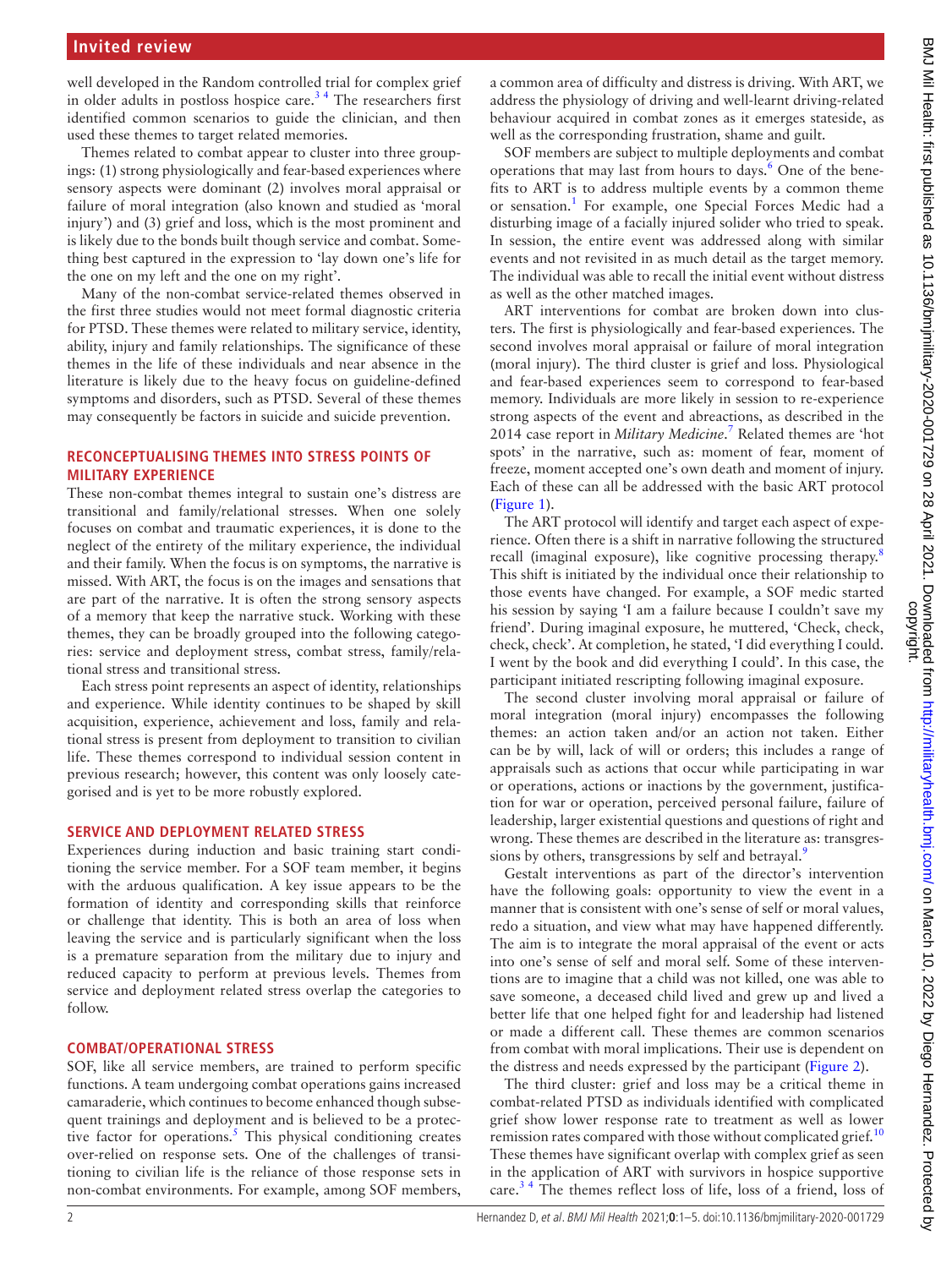





someone who had similarities, conflicted feelings, injury and loss of ability. Grief and loss tend to be embedded in earlier losses in life.<sup>[11](#page-4-9)</sup> Often the work involves addressing earlier loss(es) in what ART calls a scene match, or in EMDR, a float back.<sup>8</sup> These interventions create the opportunity to resolve unfinished business, provide a conversation with that person, express self towards that individual, hear from that individual and carry a memento or some aspect like trait, leadership style, etc, forward into one's present life. The focus shifts from loss of the relationship to the impact of that relationship in the present. Three ART interventions used include freezing time, last conversation and waiting room (Figures [3 and 4](#page-3-0)).

# **FAMILY OR RELATIONAL STRESS**

An important aspect of a service members' career is also the estab-lishment of an intimate relationship, marriage and children.<sup>[12](#page-4-10)</sup> Memories may be related to separation from loved ones while deployed and any resulting conflict or loss. Operators are high performers much like professional athletes. One characteristic of SOF is their high level of performance in multiple domains.<sup>1</sup> This level of high performance creates an over-reliance on

<span id="page-2-0"></span>problem-solving strategies, communication and other abilities that makes one successful in combat. These same skills, mission critical in life and death situations, do not adequately correspond to marital, family and work relationships. In fact, use of these over-relied on tools are often points of stress in a relationship or a family. It is a transitional factor because how the body learns to operate in Fallujah does not help one at Walmart or in the shops.

For example, on a team, trust is earned though reliance on other team members in training and combat. Often, teams will be quick to carry one another's burden for those with established trust. Consequently, absence of trust may be a potential liability. In our experience, attempts to run the family like an Operational Detachment Alpha often results in family conflict. The parent may become frustrated because his or her 'little solders' do not listen.

Family relationships may be both predictors in suicide as well as protective factors. Distressing interpersonal relationships with a partner at home has been consistently identified as a factor in 56%–68% of suicides.<sup>[14](#page-4-12)</sup> According to the 2017 Psychological Autopsies of SOF Suicides by the American Association of Suicidology, they reported 'no discernable pattern related to

# **Gestalt Intervention: Freezing Time**

**Intervention: Freezing Time** 

**Application: Traumatic Loss** 

Aim: Resolve grief, say good bye, carry something of that relationship forward.

# **Directions:**

<span id="page-2-1"></span>Imagine the event like a film where you can hit pause and freeze time. Speak to that individual. Say what you need to say, they will tell you what you need to hear and they will give you something. Some either type of advice or object. You can even have them address a specific question on how to address an situation or event.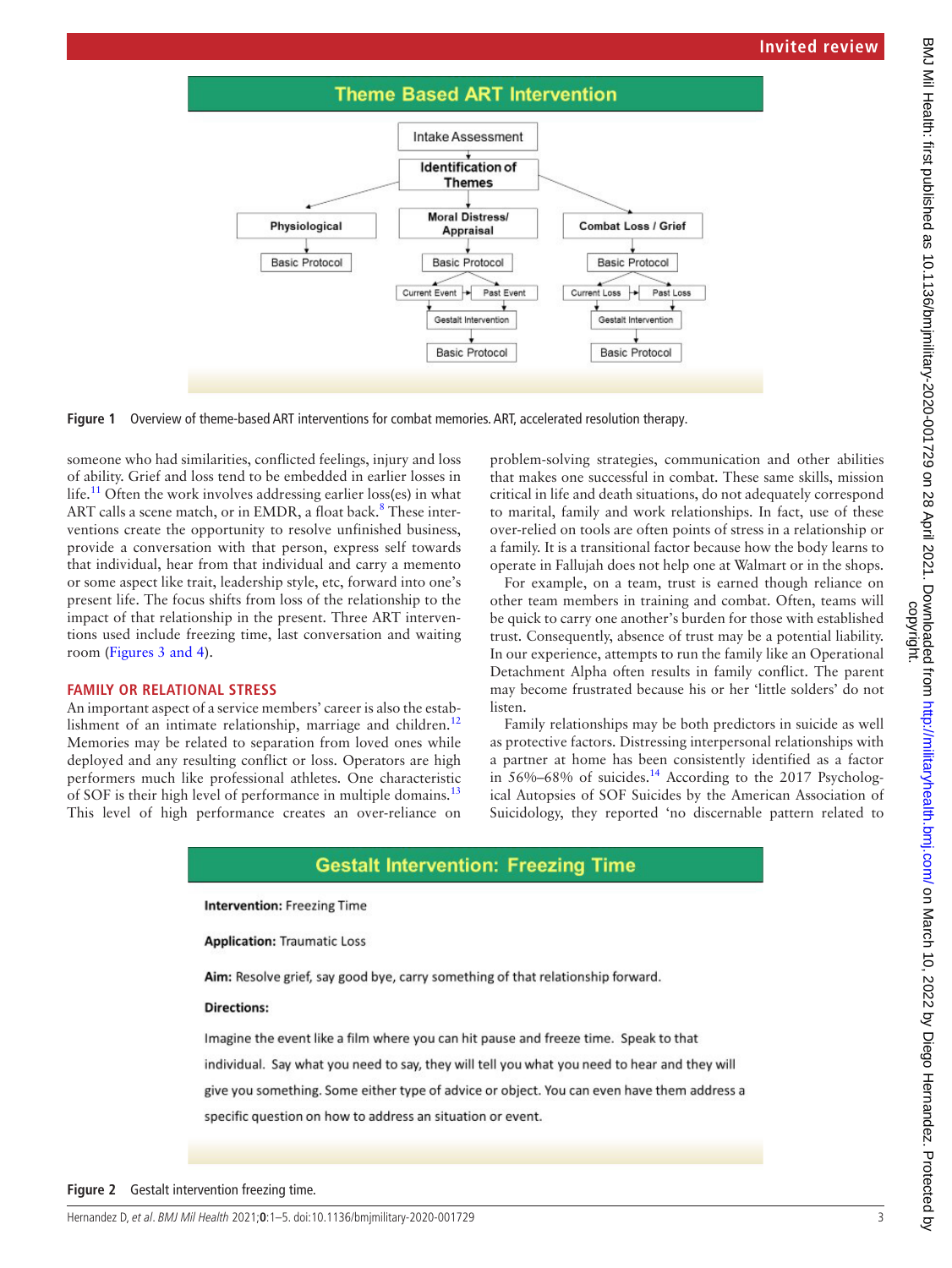# **Gestalt Intervention: Last Conversation**

# Intervention: Last Conversation

#### **Application: Traumatic Loss**

Aim: Resolve grief, say good bye, carry something of that relationship forward. Move focus of relationship from loss of individual to a representative memory of that relationship. Helpful if were not present during loss.

## **Directions:**

<span id="page-3-0"></span>Think about one of the last times you spoke. Imagine you both knew it was you last conversation and you were both ok with it and could talk freely. Say what you need to say about your friendship and they will tell you what you need to hear and will give you some object or advice.

#### **Figure 3** Gestalt intervention last conversation.

deployments or combat'[.12](#page-4-10) They did however report instances of suicide tended to relate to interpersonal issues, substance abuse and financial problems. Several interventionists in the ART research reported distress around these 'non-combat memories' and were given the approval to address them in relationship to the participants' current distress. These memories are related to themes of divorce, infidelity, betrayal and ideas of family.

These themes bear some similarity to themes related to moral integration. For many of these operators, family was something they were sacrificing for and risking in combat; for the most part, the meaning of family plays some part of their fabric for making sense of war. One common and distressing memory is communication with loved ones from theatre, which may be more significant among SOF because ready access to communication technology. One example is an operator calling home after a particularly difficult mission. He stated that the conflict with his now ex-wife was more distressing than the events of that day. Despite a healthier second marriage, he is still awakened by dreams of calling his ex-wife looking for something from the home life he believed he was fighting for. Likewise, the family left behind is often in distress, and in addition to ART, interventions

designed for the Army by Gottman *et al*, [12](#page-4-10) help couples communicate and build psychological resilience. Preserving family relationships may be a protective factor in preventing suicide.

ART provides a 'Typical Day' intervention to address many scenarios such as a typical argument, or typical deployment, or week leading up to deployment.<sup>[7](#page-4-5)</sup> There are two ART interventions that can help reframe one's perception of family and relationships to something more productive. The first is raising your partner's value. Teams are accustomed to occasions where they provide escort for an observer. The direction is to visualise that event with emphasis on the value of that observer and the need to look out for them and explain when needed. This visualising is followed by visualising their spouse in that same role on the mission. This is followed by visualising the same level of value in previous situations where the operator may have treated their spouse as a liability.

#### **TRANSITIONAL STRESS**

A much-needed emerging area of military study is transitional stress. While it is estimated that less than 10% of service members

# **Gestalt Intervention: Waiting Room**

### **Intervention: Waiting Room**

#### **Application: Loss**

Aim: Resolve grief, say good bye, carry something of that relationship forward.

#### **Directions:**

Regardless of what your views of the afterlife. Lets just imagine a room someplace between this world and the next where you could meet for a short period of time. Picture that place but remember you only have a few minutes. Speak to that individual. Say what you need to say, they will tell you what you need to hear and they will give you something. Some either type of advice or object. You can even have them address a specific question on how to address an situation or event.